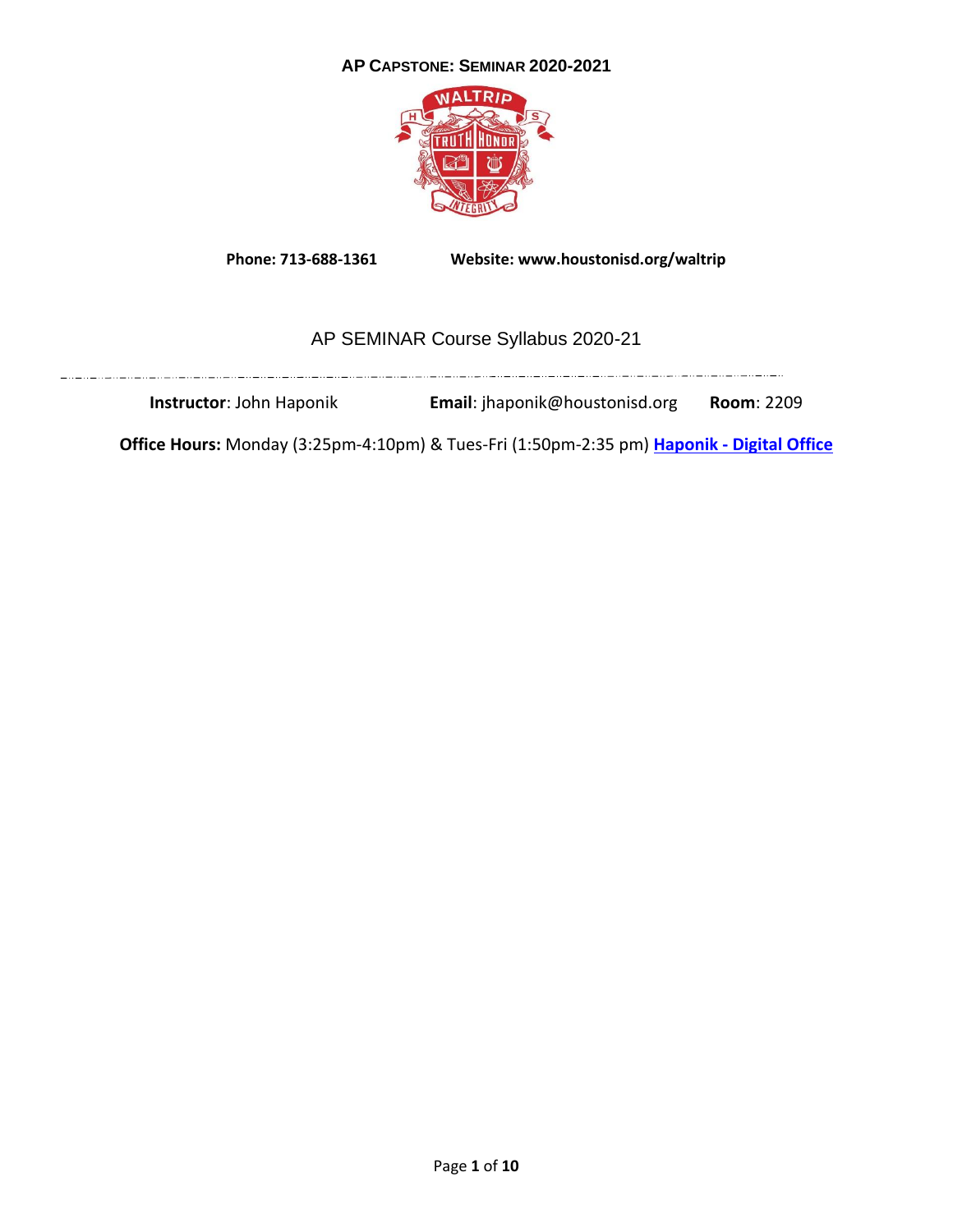# **AP CAPSTONE: SEMINAR 2020-2021**

#### **WALTRIP HIGH SCHOOL**

#### **INSTRUCTOR: MR. HAPONIK E-MAIL: [jhaponik@houstonisd.org](mailto:jhaponik@houstonisd.org)**

#### **COURSE OVERVIEW**

AP Seminar is a foundational course that engages students in cross-curricular conversations that explore the complexities of academic and real-world topics and issues by analyzing divergent perspectives. Using an inquiry framework, students practice reading and analyzing articles, research studies and foundational, literary and philosophical texts; listening to and viewing speeches, broadcasts, and personal accounts; and experiencing artistic works and performances. Students lean to synthesize information from multiple sources develop their own perspectives inn written essays, and design and deliver oral and visual presentations, both individually and as part of a team. Ultimately, the course aims to equip students with the power to analyze and evaluate information with accuracy and precision to craft and communicate evidence-based arguments.

#### **GOALS**

- Engaging students with rigorous college-level curricula focused on the core academic skills necessary for successful college completion.
- Extending students' abilities to synthesize information from multiple perspectives and apply skills in cross-curricular contexts and in new situations.
- Empowering students to collect and analyze information with accuracy and precision.
- Cultivating students' abilities to craft, communicate, and defend evidence-based arguments.
- Providing opportunities for students to practice disciplined and scholarly research skills applied to relevant topics of their interest and curiosity.

#### **TENTATIVE TEXTS AND SOURCES**

o *Freakonomics*, Steven D. Levitt

- o *The Road*, Cormac McCarthy
- o Varying media sources (NPR, CNN, Reuters, etc.)

#### **SUPPLIES**

- Typed assignments: Times New Roman 12-point, black font, double spaced and saved as a PDF
- Written assignments: pens only (as long as you are not writing in yellow / highlighter)

#### **GRADING POLICY**

Classwork: 50% Major: 30% Daily/Participation: 20% \* Rubrics will be provided for other assignments

#### **LATE WORK**

No late work will occur if you are on task because you will have adequate time in class to complete the assignment. Otherwise, you still sustain varying penalties pending the assignment. It is your responsibility to maintain a consistent and responsible approach to your work.

#### **PARTICIPATION IN CLASS DISCUSSION**

- You must regularly come prepared to participate actively in discussions, both online and in class. Several assignments and activities will require you to speak publicly and to express your opinion verbally (one-on-one, groups, and class discussion)
- Evaluation will be based on how your participation (comments, ideas, and questions) helped to enhance and/or advance our overall collective understanding through critical discussion and listening

#### **EXPECTED STUDENT LEARNING OUTCOMES**

Throughout the program, students consider multiple points of view to develop their own perspectives on complex issues and topics through inquiry and investigation. The AP Capstone program provides students with a framework that allows students to develop, practice, and hone their critical- and creative-thinking skills as they make connections between issues and their own lives. While helping students to develop and strengthen their critical- and creative-thinking skills, students will learn to consider multiple points of view to develop their own perspectives on complex issues and topics through inquiry and investigation.

The inquiry process will expose students to a variety of primary and secondary print and nonprint sources such as articles, research studies, foundational, literary, and philosophical texts; speeches, broadcast, and personal accounts; and artistic works and performances. The wide variety of academic sources will provide the opportunity to gain a rich appreciation and understanding of issues as students collaboratively or independently analyze and evaluate the evidence to consider options, alternatives, solutions, or resolutions to realworld or academic problems.

#### **PLAGIARISM POLICY (AS DEFINED BY COLLEGE BOARD)**

A student who fails to acknowledge (i.e., through citation, through attribution, by reference, and/or through acknowledgement in a bibliographic entry) the source or author of any and all information or evidence taken from the work of someone else will receive a score of 0 on that particular component of the AP Seminar and/or AP Research Performance Task Assessment. In AP Seminar, a team of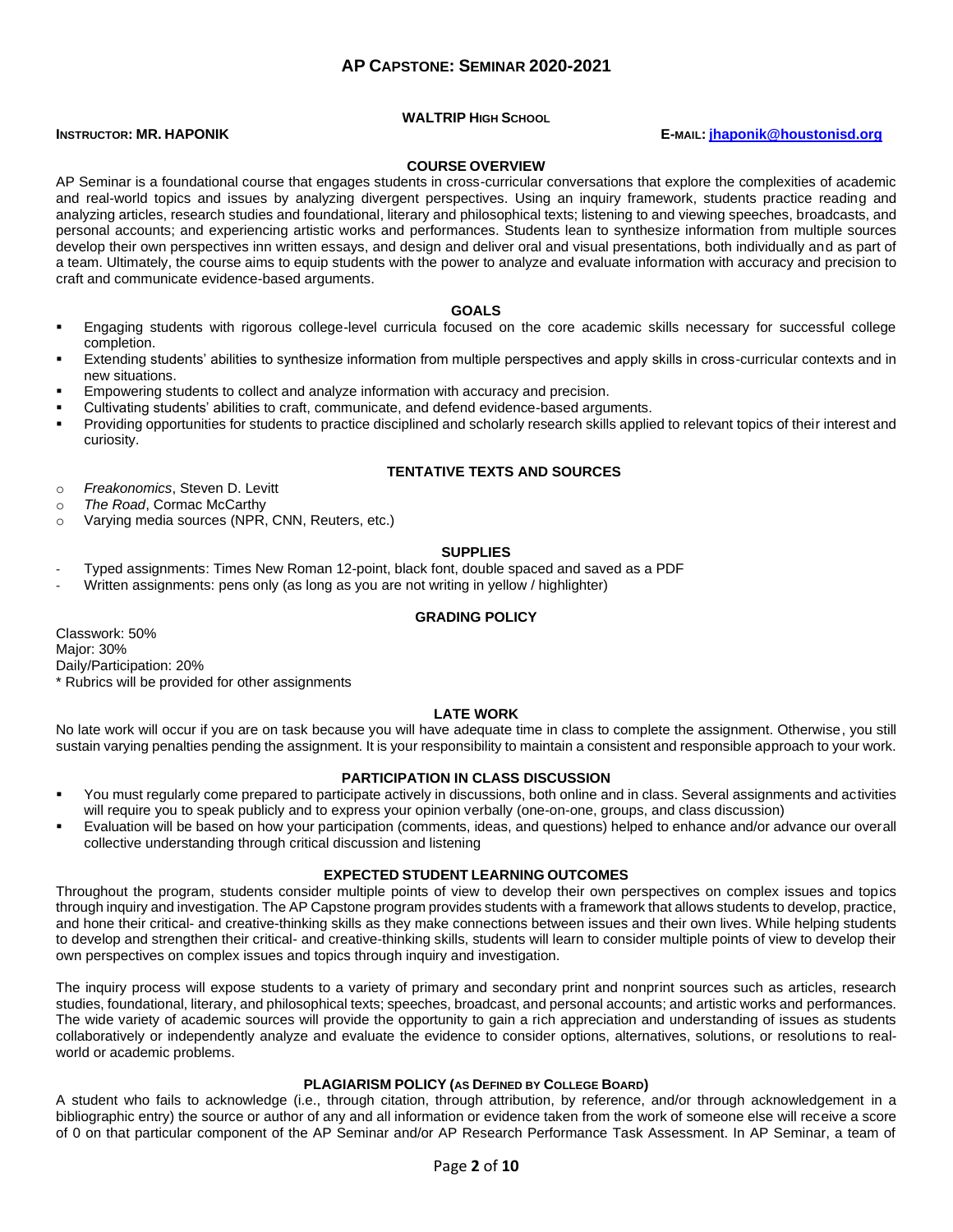# **AP CAPSTONE: SEMINAR 2020-2021**

students that fails to properly acknowledge sources or authors on the Team Multimedia Project will receive a group score of 0 for that component of the Performance Task.

To the best of their ability, teachers will ensure that students understand ethical use and acknowledgement of the ideas and work of others, as well as the consequences of plagiarism. The student's individual voice should be clearly evident, and the ideas of others must be acknowledged, attributed, and/or cited.

|                                                                                                                                     | <b>COURSE CURRICULUM</b>                                |                                                  |  |
|-------------------------------------------------------------------------------------------------------------------------------------|---------------------------------------------------------|--------------------------------------------------|--|
| <b>College Board Requirements</b>                                                                                                   | Semester 1: Skills Development<br>through Inquiry Units | Semester 2: College Board<br><b>Assessments</b>  |  |
| <b>Big Idea 1: Questions &amp; Explore</b><br>Big Idea 2: Understand & Analyze Arguments                                            | Introduction to Critical Thinking<br>Unit 1: Economics  | Intro to Performance Tasks<br>Performance Task 1 |  |
| <b>Big Idea 3: Evaluate Multiple Perspectives</b><br><b>Big Idea 4: Synthesize Ideas</b><br>Big Idea 5: Team, Transform, & Transmit | Unit 2: Education<br>Unit 3: Identity                   | Performance Task 2<br>Performance Task 3         |  |

#### **COLLEGE BOARD GRADING SYSTEM**

During Seminar, students will complete the following AP Capstone Performance Based Assessments: two through-course performance assessment tasks and a written exam.

The following assessments are summative and will be used to calculate a final AP Score (using the 1-5 scale) for AP Seminar. This score will not factor into the student's grade for local credit through Houston ISD.

| <b>Component</b>                                                                                                                                              | Weight         | <b>Scoring</b>              |
|---------------------------------------------------------------------------------------------------------------------------------------------------------------|----------------|-----------------------------|
| <b>Performance Assessment Task #1</b>                                                                                                                         | $20%$ of score |                             |
| <b>Team Project &amp; Presentation</b>                                                                                                                        |                |                             |
| <b>Task Overview</b>                                                                                                                                          |                |                             |
| Students work in teams of three to six to identify, investigate, analyze, and                                                                                 |                |                             |
| evaluate an academic or real-world problem, question, or issue. Each team                                                                                     |                |                             |
| designs and/or considers options and evaluates alternatives; develops a                                                                                       |                |                             |
| multimedia presentation to present the argument for their proposed solution or                                                                                |                |                             |
| resolution; and provides a defense to questions posed by the teacher.                                                                                         |                |                             |
| <b>Individual Research Report</b>                                                                                                                             | 50% of 20%     | <b>College Board Scored</b> |
| (approximately 1,200 words)                                                                                                                                   |                |                             |
| <b>Team Multimedia Presentation</b>                                                                                                                           | 50% of 20%     | <b>Teacher scored</b>       |
| (8-10 minutes) with follow-up questions                                                                                                                       |                |                             |
| <b>Performance Assessment Task #2</b>                                                                                                                         | 35% of score   |                             |
| <b>Individual Research-Based Essay &amp; Presentation</b>                                                                                                     |                |                             |
| <b>Cross-curricular Stimulus Material Provided</b>                                                                                                            |                |                             |
| <b>Task Overview</b>                                                                                                                                          |                |                             |
| The College Board's AP Program will annually release cross-curricular source                                                                                  |                |                             |
| materials (texts) representing a range of perspectives focused on a single                                                                                    |                |                             |
| theme.                                                                                                                                                        |                |                             |
| Students will read and analyze these texts to identify thematic connections<br>among them and possible areas of inquiry; compose a research question of their |                |                             |
|                                                                                                                                                               |                |                             |
| own; conduct research; analyze, evaluate, and select evidence to develop an<br>argument; and present and defend their conclusions. The final must paper must  |                |                             |
| refer to and incorporate at least one of the provided sources.                                                                                                |                |                             |
| <b>Research-Based Argumentative Essay</b>                                                                                                                     | 70% of 35%     | <b>College Board scored</b> |
| (approximately 2,000 words)                                                                                                                                   |                |                             |
| <b>Individual Multimedia Presentation</b>                                                                                                                     | 20% of 35%     | <b>Teacher scored</b>       |
| $(6-8$ minutes)                                                                                                                                               |                |                             |
| <b>Oral Defense of Presentation</b>                                                                                                                           | 10% of 35%     | <b>Teacher scored</b>       |
| (two questions from the teacher)                                                                                                                              |                |                             |
| <b>Assessment Task #3</b>                                                                                                                                     | 45% of score   | <b>College Board scored</b> |
| End-of-Course Exam (3 Hours)                                                                                                                                  |                |                             |
| <b>Task Overview</b>                                                                                                                                          |                |                             |
| During the AP Exam administration window, students will take the AP seminar                                                                                   |                |                             |
| written exam. The exam consists of four items:                                                                                                                |                |                             |
| <b>Part A: Three Short Answer Questions</b><br>❖                                                                                                              | 30% of 45%     |                             |
| Assesses student's analysis of argument in a single source or                                                                                                 |                |                             |
| document                                                                                                                                                      |                |                             |
| <b>Part B: One Essay Question</b><br>❖                                                                                                                        | 70% of 45%     |                             |
| Assesses student's skills in synthesizing and creating an                                                                                                     |                |                             |
| evidence-based argument                                                                                                                                       |                |                             |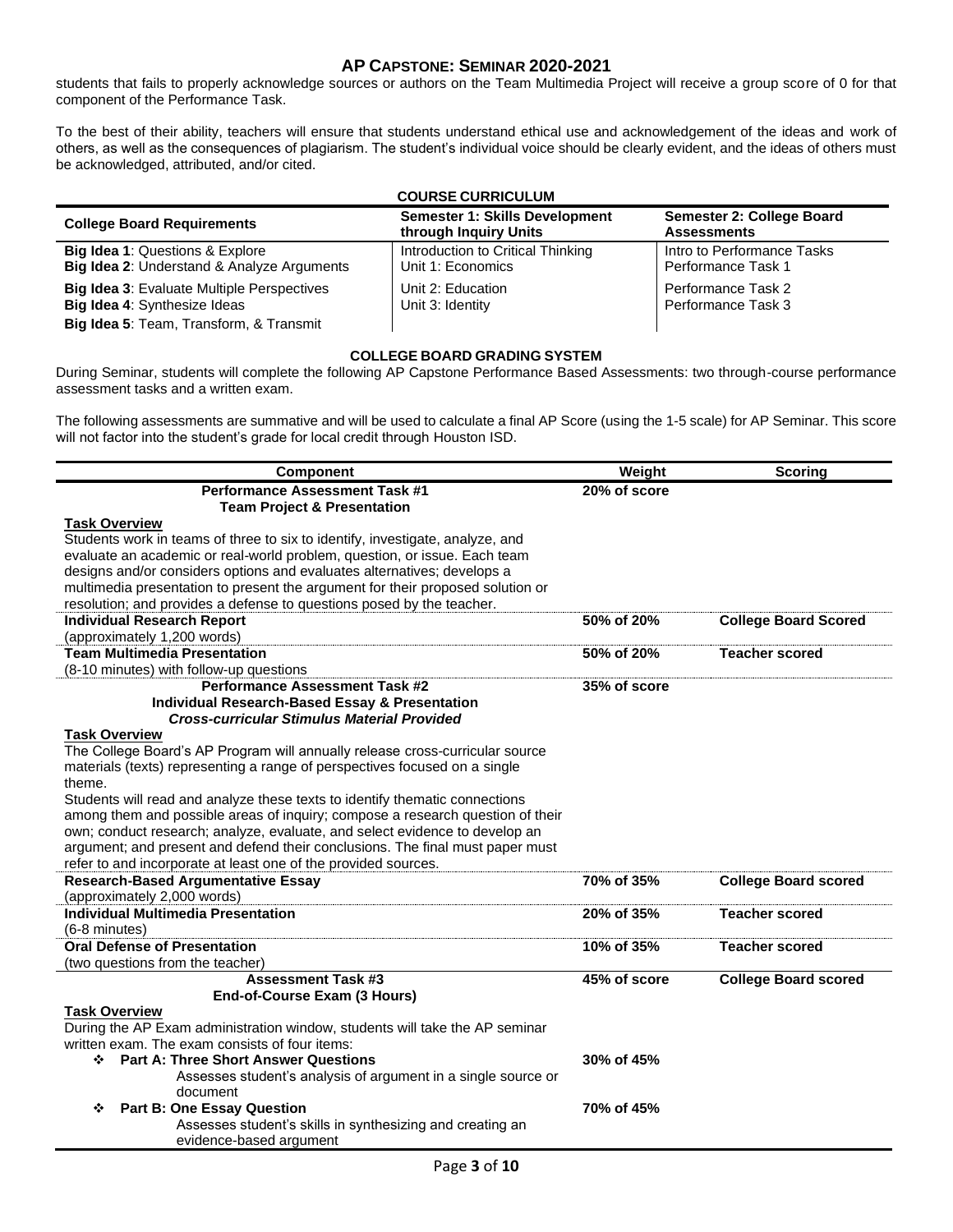- The inquiry-based nature of the Seminar course requires activities and assessments from a variety of resources (library/Internet research, audio/video equipment, etc.).
- Information used to address a problem may come from various print and nonprint secondary sources (e.g., articles, other students, analyses, reports) and/or primary sources (e.g., original texts and works or personally collected data such as experiments, surveys, questionnaires, and interviews).
- Students will be expected to use technology to access and manage information from online databases (e.g., Google Scholar, EBSCO, GALE) that grant access to secondary and primary sources.
- As the AP Program engages students in college-level work, the AP Seminar course may include perspectives that could be considered controversial, including references to ethnicity, nationality, religion, politics, race, dialect, sexuality, gender, or class. AP Seminar requires students to have the level of maturity and skill to thoughtfully consider and analyze diverse perspectives. The inclusion of topics, readings, texts, and other source material is not intended as an endorsement by the College Board of the content, ideas, or values expressed in the material.
- To receive AP credit, students must receive an overall score of a 3, 4, or 5 to receive AP credit in order to qualify towards the AP Capstone Certificate and/or AP Capstone Diploma

# **CURRICULUM CONTENT MAP**

#### **FIRST SEMESTER PACING GUIDE**

#### **Introduction to Capstone and Critical-Thinking Skills**

**Focus**: Introduce skills needed to develop an argument and to determine the adequacy of support.

# **Themed Units**

**Focus**: Conduct research that identifies the various perspectives on an issue and the opportunity to practice creative- and criticalthinking skills.

▪ Develop arguments with useful and relevant evidence using **Capstone QUEST** Framework.

**In-Class Team Meeting Sessions and In-Class Argument and Presentation Planning Sessions**

These are **embedded in-class team** meetings or individual work time to plan and develop arguments, receive or provide peer evaluations, and provide skill-based practice sessions for the purpose of monitoring and completing Assessments 1 and 2.

#### **UNIT 1: ECONOMICS**

#### **Units of Instructions Covered:**

- Developing and Analysis of Arguments
- Use of Plagiarism
- Identifying Perspectives and understanding Author's purpose
- **Introducing Sources**

#### **Skills:**

- Identifying and contextualizing a problem or issue.
- Retrieving, questioning, organizing, and using prior knowledge about a topic.
- Accessing information using effective strategies.
- Using technology to access and manage information.
- Employing appropriate reading strategies and reading critically for a specific purpose.
- Summarizing and explaining the main idea and the line of reasoning, and identifying supporting details of an argument, while avoiding generalizations and oversimplification.
- Evaluating the validity of the argument.
- Identifying and interpreting multiple perspectives on or arguments about an issue.
- Formulating a complex and well-reasoned argument.
- Attributing knowledge and ideas accurately and ethically, using an appropriate citation style.
- Offering resolutions, conclusions, and/or solutions based on evidence while considering consequences and implications.
- Working both as an individual and with a team to plan, produce, and present a cohesive argument, considering audience, context, and purpose, and using appropriate media (e.g., essay, poster, presentation, documentary, research report/thesis).
- Reflecting on and revising their own writing, thinking, and/or processes.
- **Learning Objectives:** 1.1A, 1.2A, 1.3A, 1.3B, 2.1A, 2.1B, 2.2C, 3.1A, 4.1A, 4.2C,4.4A, 5.1A, 5.3A

#### **Activities:**

- Capitalism and non-business practices
- Ethics (viewing standards of right and wrong)
- Values in risk
- Who has economic power in America?
- Incentives (money, morality, purpose)
- Applying a variety of "text" to real life situations based on an economist viewpoint
- Analyze all documents from varying perspectives
- Identify arguments and evidence
- Use RAVEN to analyze evidence
- Understanding credibility and sources
- **•** Introduce research question, refine question to fit multiple lenses and perspectives
- Analyzing images through comparison and contrast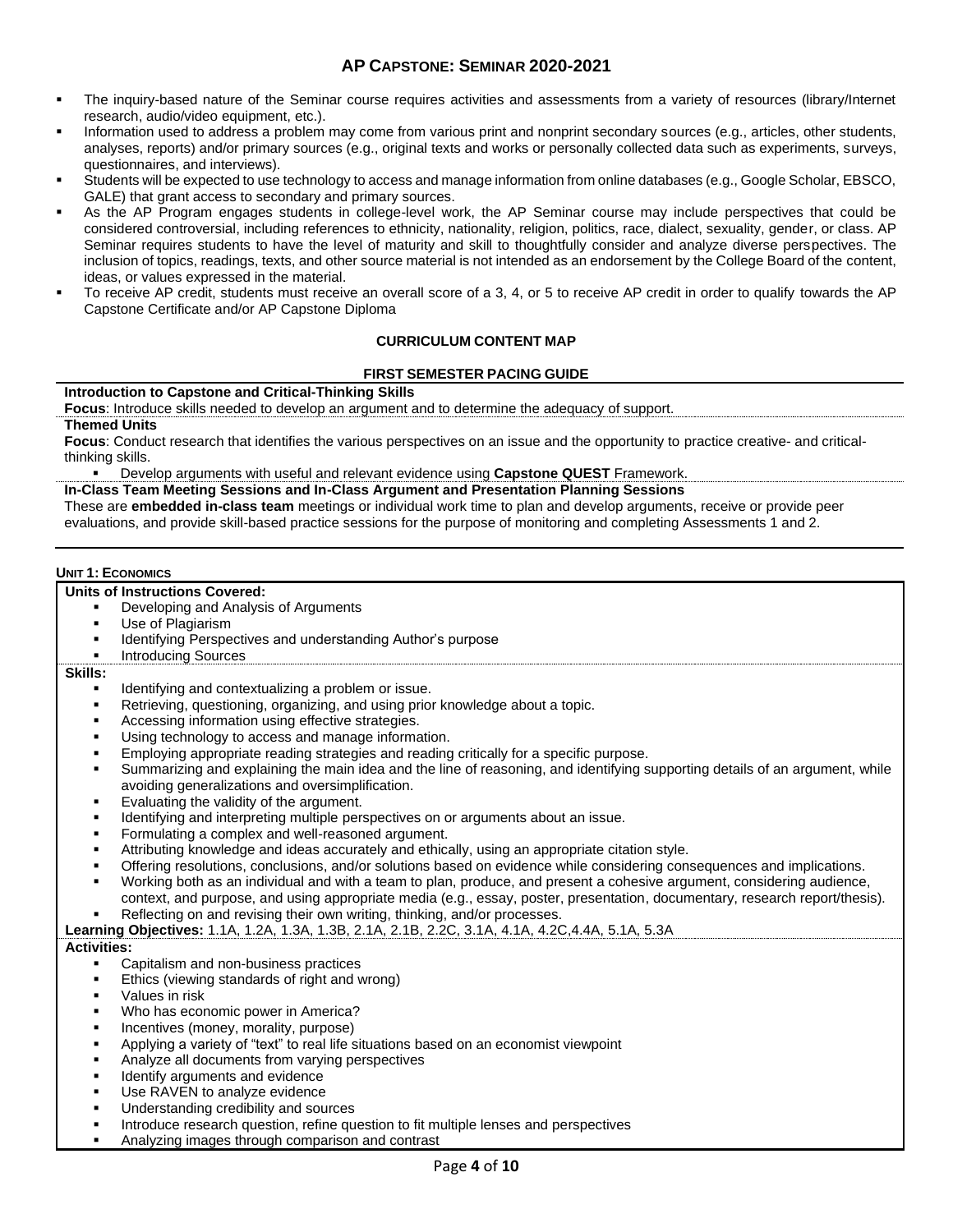- Discuss the importance of economics' effects on urban/rural/suburban communities
- Discuss the purpose and difference between citation and plagiarism
- Identify plagiarism and citation errors
- Practice creating citations using MLA format

#### **Assessments:**

Students will write a 500-word research paper on a selected topic

#### **Resources:**

- o Freakonomics
- o Students will find additional resources to practice locating resources and evaluating the validity of resources.

#### **UNIT 2: EDUCATION**

#### **Units of Instructions Covered:**

- Themes and Lenses / Perspectives
- Analysis of Arguments
- Plagiarism
- **Developing Arguments**
- **Identifying Perspectives**
- Locating and sources
- Evaluating the Credibility of Sources
- **Research Question Development**

#### **Skills:** *All prior skills as well as…*

- Evaluating the relevance and credibility of information from sources and data.
- Identifying alternatives for approaching a problem.
- Identifying, explaining, and analyzing the logic and line of reasoning of an argument.
- Describing and analyzing the relevance and credibility of evidence used to support an argument, taking context into consideration.
- Evaluating potential resolutions, conclusions, or solutions to problems or issues in an argument.
- Evaluating objections, implications, and limitations of alternate, opposing, or competing perspectives or arguments.
- Providing insightful and cogent commentary that links evidence with claims.
- Attributing knowledge and ideas accurately and ethically, using an appropriate citation style.
- Extending an idea, question, process, or product to innovate or create new understandings.
- Offering resolutions, conclusions, and/or solutions based on evidence while considering consequences and implications.
- Communicating an argument in an engaging oral presentation using appropriate media, incorporating effective techniques of design and delivery.
- Fostering constructive team climate, resolving conflicts, and facilitating the contributions of all team members to address complex, open-ended problems.
- Reflecting on personal contributions to overall collaborative effort.
- **Learning Objectives:** *All prior objectives as well as* 1.3C, 1.4A, 2.2A, 2.2B, 2.3B, 3.2A, 4.2B, 4.2C, 4.3A, 4.4A, 5.1C, 5.2B, 5.3B **Activities:**
	- Discuss potential theme and its relevance to students' lives.
	- Measures of success in education
	- Cheating in education and sports
	- Effects of location/place on culture and/or practice of ethics
	- Analyze instructor provided documents and identify arguments, reason, and evidence.
	- Small group to large group discussion on lenses and perspectives.
	- Students will refine research questions.
	- Cheating: relevance to success

#### **Assessments:**

5-8 minute Group Presentation.

### **Resources:**

- o Freakonomics
- Students will find additional resources to practice locating resources and evaluating the validity of resources.

#### **UNIT 3: IDENTITY**

#### **Units of Instructions Covered:**

- Themes and Lenses
- Analysis of Arguments
- Plagiarism
- **Developing Arguments**
- **Identify Perspectives**
- **Finding Sources**
- **Choosing Sources**
- **Evaluating the Credibility of Sources**
- **Research Question Development**
- Summative Assessment (practice)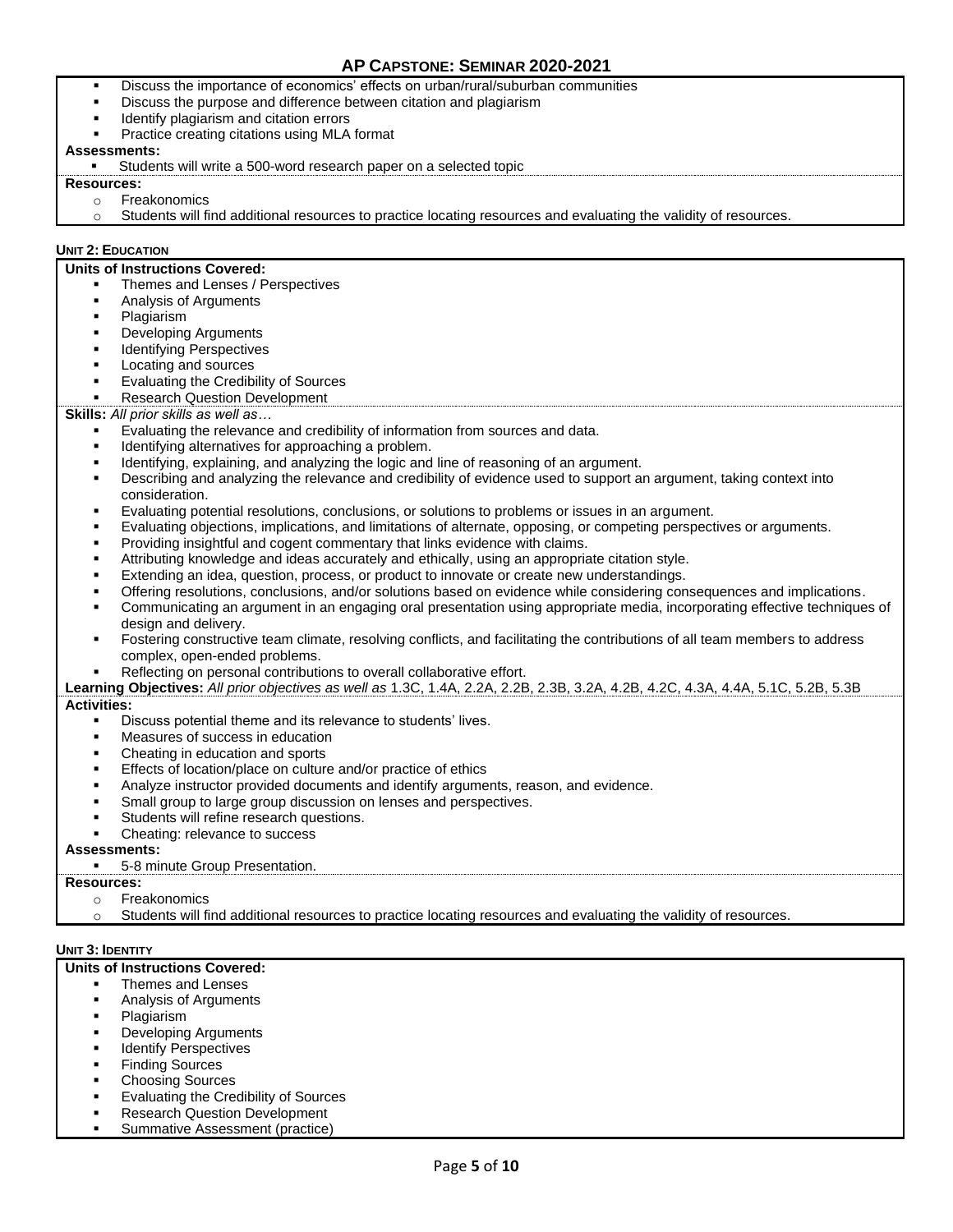**Skills:** *All prior skills as well as…*

- Posing complex questions and seeking out answers that reflect multiple, divergent, or contradictory perspectives.
- Connecting an argument to broader issues by examining the implications of the author's claim.
- Interpreting, using, and synthesizing qualitative and/or quantitative data/information from various perspectives and sources (e.g., primary, secondary, print, nonprint) to develop and support an argument.

**Learning Objectives:** *All prior objectives as well as* 1.1B, 2.3A, 4.2A **Activities:**

- - Discuss theme and its relevance to students' lives.
	- In groups, students will research a position on selected theme.
	- RAVEN analysis on all group sources.
	- Students will create MLA references pages
	- Small group to large group discussion on lenses and perspectives.
	- Social Media Power and its effect on Identity
	- What's in a name? (success vs destiny)

# The Perfect Parent

# **Assessments:**

500-word Argument

5-7 minute multimedia presentation including class critiques.

#### **Resources:**

o Freakonomics

Students will find additional resources to practice locating resources and evaluating the validity of resources.

# **OUTLINE CALENDAR**

| <b>Weeks</b>                                                       | In Class                                                   | <b>Culminating Activities</b>            |
|--------------------------------------------------------------------|------------------------------------------------------------|------------------------------------------|
| September 8 -                                                      | Unit One Topic: Economics                                  | Research essay 500 words                 |
| October 5                                                          |                                                            |                                          |
| October 15-                                                        | Unit Two Topic: Education                                  | 5-8 min Team Presentation                |
| November 2                                                         |                                                            | Oral Defense                             |
| November 5-                                                        | Unit Three Topic: Identity                                 | Argument essay 500 words                 |
| December 22                                                        |                                                            | <b>Presentation and Defense</b>          |
| SECOND SEMESTER WILL BE DEDICATED TO THE COLLEGE BOARD ASSESSMENTS |                                                            |                                          |
| January 7-                                                         | Performance Task 1 Group Assignment and Presentations      | Individual Research                      |
| March 1                                                            | (AP Exam)                                                  | Team Multimedia Presentation and Defense |
| March 4-                                                           | Performance Task 2 Individual Assignment and Presentations | Upload AP Tasks 1 and 2                  |
| April 26                                                           | (AP Exam)                                                  |                                          |
|                                                                    | Review for EOC Performance Task 3                          |                                          |
|                                                                    | STUDENTS ARE NO TO WORK DURING SPRING BREAK                |                                          |
| May                                                                | AP Exam EOC                                                |                                          |
|                                                                    | Final Exam                                                 |                                          |

# **STUDENTS WILL ENGAGE IN THE FOLLOWING SKILL BUILDING ACTIVITIES**

- Cite strong and thorough textual evidence to support analysis of what the text says explicitly as well as inferences drawn from the text, including determining where the text leaves matters uncertain
- Determine two or more themes or central ideas of a text and analyze their development over the course of the text, including how they interact and build on one another to produce a complex account; provide an objective summary of the text
- Determine the meaning of words and phrases as they are used in the text, including figurative and connotative meanings; analyze the impact of specific word choices on meaning and tone, including words with multiple meanings or language that is particularly fresh, engaging, or beautiful
- Analyze how an author's choices concerning how to structure specific parts of a text (e.g., the choice of where to begin or end a story, the choice to provide a comedic or tragic resolution) contribute to its overall structure and meaning as well as its aesthetic impact
- Analyze a case in which grasping point of view requires distinguishing what is directly stated in a text from what is really meant (e.g., satire, sarcasm, irony, understatement)
- Integrate and evaluate multiple sources of information presented in different media or formats (e.g., visually, quantitatively) as well as in words in order to address a question or solve a problem
- Demonstrate knowledge and/or understanding of varying sources, including how two or more texts from the different/same period treat themes or topics
- Demonstrate understanding of figurative language, word relationships, and nuances in word meanings, as well as interpret figures of speech (e.g., hyperbole, paradox) in context and analyze their role in the text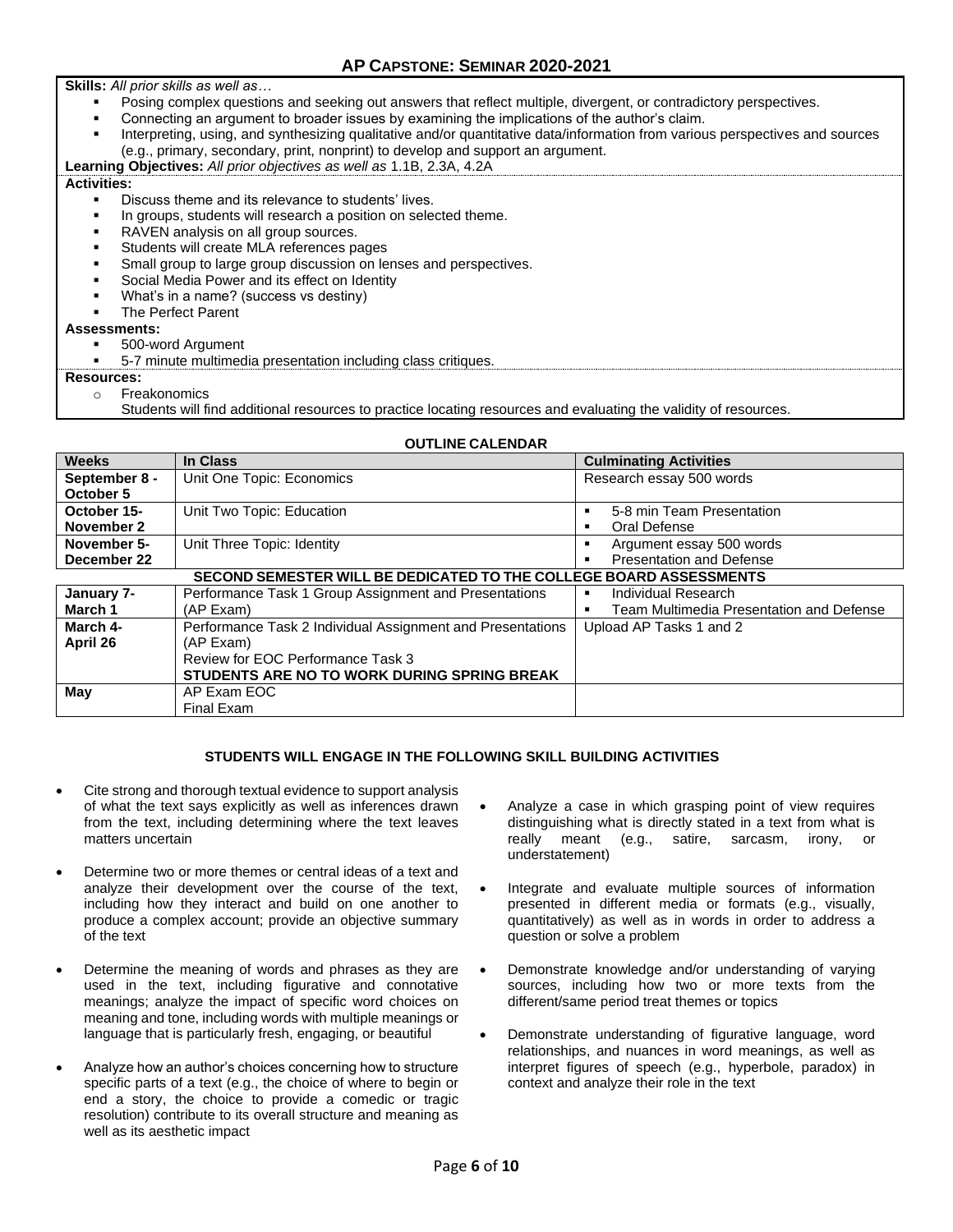|                                            | AP CAPSTONE: SEMINAR 2018-2019<br>AP CAPSTONE QUEST FRAMEWORK                                                                                                                                                                                                                                                                                                                                                                                                                                                                                                                                                                                                                                                                                                                                                                                                                                                                                                                                                                                                                                                                                                                                                                                                                                                                                                                                                                                                                                                                                                                                                                                                                                                                                                                                                                                                                                                                                                                                                                                                                                                                                                                                                                                                                                                                                                                                                                                                                                                                                                                                                                                                                                                                                                                                                                                                                                                                                                                                                                                                                                                                                                                                                                                                                                                                                                                                                                                                                                                                                                                                                                                                                                                                                                                                                                                                                                                                                                                                                                                                                                                                                                                                                                                                                                                                                                                                                                                                                                                                                                                                                                                |
|--------------------------------------------|----------------------------------------------------------------------------------------------------------------------------------------------------------------------------------------------------------------------------------------------------------------------------------------------------------------------------------------------------------------------------------------------------------------------------------------------------------------------------------------------------------------------------------------------------------------------------------------------------------------------------------------------------------------------------------------------------------------------------------------------------------------------------------------------------------------------------------------------------------------------------------------------------------------------------------------------------------------------------------------------------------------------------------------------------------------------------------------------------------------------------------------------------------------------------------------------------------------------------------------------------------------------------------------------------------------------------------------------------------------------------------------------------------------------------------------------------------------------------------------------------------------------------------------------------------------------------------------------------------------------------------------------------------------------------------------------------------------------------------------------------------------------------------------------------------------------------------------------------------------------------------------------------------------------------------------------------------------------------------------------------------------------------------------------------------------------------------------------------------------------------------------------------------------------------------------------------------------------------------------------------------------------------------------------------------------------------------------------------------------------------------------------------------------------------------------------------------------------------------------------------------------------------------------------------------------------------------------------------------------------------------------------------------------------------------------------------------------------------------------------------------------------------------------------------------------------------------------------------------------------------------------------------------------------------------------------------------------------------------------------------------------------------------------------------------------------------------------------------------------------------------------------------------------------------------------------------------------------------------------------------------------------------------------------------------------------------------------------------------------------------------------------------------------------------------------------------------------------------------------------------------------------------------------------------------------------------------------------------------------------------------------------------------------------------------------------------------------------------------------------------------------------------------------------------------------------------------------------------------------------------------------------------------------------------------------------------------------------------------------------------------------------------------------------------------------------------------------------------------------------------------------------------------------------------------------------------------------------------------------------------------------------------------------------------------------------------------------------------------------------------------------------------------------------------------------------------------------------------------------------------------------------------------------------------------------------------------------------------------------------------------------------|
|                                            |                                                                                                                                                                                                                                                                                                                                                                                                                                                                                                                                                                                                                                                                                                                                                                                                                                                                                                                                                                                                                                                                                                                                                                                                                                                                                                                                                                                                                                                                                                                                                                                                                                                                                                                                                                                                                                                                                                                                                                                                                                                                                                                                                                                                                                                                                                                                                                                                                                                                                                                                                                                                                                                                                                                                                                                                                                                                                                                                                                                                                                                                                                                                                                                                                                                                                                                                                                                                                                                                                                                                                                                                                                                                                                                                                                                                                                                                                                                                                                                                                                                                                                                                                                                                                                                                                                                                                                                                                                                                                                                                                                                                                                              |
| <b>Big Idea</b><br>Q<br>Question & Explore | Enduring Understandings, Learning Objectives and Essential Knowledge<br>EU 1.1: Personal interest and intellectual curiosity lead to investigation of topics or issues that<br>may or may not be clearly defined. A good question explores the complexity of an issue or topic.<br>Further inquiry can lead to an interesting conclusion, resolution, or solution. Sometimes this<br>inquiry leads to research and unexpected paths.<br>LO 1.1A Identifying and contextualizing a problem or issue.<br>EK 1.1A1: Examining the perspectives and ideas of others often leads to questions for further<br>investigation. Inquiry begins with narrowing scope of interest, identifying a problem or issue and<br>its origins within that scope, and situating the problem or issue in a larger context.<br>LO 1.1B Posing complex questions and seeking out answers that reflect multiple, divergent, or<br>contradictory perspectives.<br>EK 1.1B1: Strong research questions are open-ended and lead to an examination, taking into<br>account the complexity of a problem or issue.<br>EK 1.1B2: The inquiry process allows one to draw upon curiosity and imagination to engage with<br>ideas or explore approaches to complex issues.<br>EU 1.2: New knowledge builds on prior knowledge. Strengthening understanding of a concept or<br>issue requires questioning existing knowledge, using what is known to discover what is not<br>known, and connecting new knowledge to prior knowledge.<br>LO 1.2A Retrieving, questioning, organizing, and using prior knowledge about a topic.<br>EK 1.2A1: Understanding comes not only through collection of information but also from a variety<br>of other factors (e.g., experience, external sources, culture, assumptions).<br>EK 1.2A2: A variety of tools (e.g., brainstorming, concept mapping, prewriting exercises) can be<br>used to illustrate, organize, and connect ideas.<br>EK 1.2A3: Research confirms or challenges one's existing understandings, assumptions, beliefs,<br>and/or knowledge.<br>EU 1.3: The investigation process is aided by the effective organization, management, and<br>selection of sources and information. Using appropriate technologies and tools helps the<br>researcher become more efficient, productive, and credible.<br>LO 1.3A Accessing information using effective strategies.<br>EK 1.3A1: Information used to address a problem may come from various secondary sources<br>(e.g., articles, other studies, analyses, reports) and/or primary sources (e.g., original texts and<br>works or personally collected data such as from experiments, surveys, questionnaires,<br>interviews).<br>LO 1.3B Using technology to access and manage information.<br>EK 1.3B1: Online databases (e.g., EBSCO, ProQuest, JSTOR, Google Scholar) and libraries<br>catalog and house secondary and some primary sources.<br>EK 1.3B2: Advanced search tools, Boolean logic, and key words allow researchers to refine,<br>focus, and/or limit their searches based on a variety of factors (e.g., date, peer-review status, type<br>of publication).<br>LO 1.3C Evaluating the relevance and credibility of information from sources and data.<br>EK 1.3C1: The scope and purpose of research and the credibility of sources determine the<br>validity and reliability of the conclusion(s).<br>EK 1.3C2: Credibility of an argument is established through the use of sources and data that are<br>valid (relevant) and reliable (current, authoritative).<br>EK 1.3C3: Determining the credibility of a source requires considering and evaluating the<br>reputation and credentials of the author, publisher, site owner, and/or sponsor; understanding and<br>evaluating the author's perspective and research methods; and considering how others respond<br>to their work. Scholarly articles are often peer reviewed, meaning the research has been reviewed<br>and accepted by disciplinary experts.<br>EK 1.3C4: When gathering data on individuals' behaviors, attitudes, and preferences, the<br>accuracy and validity of such data depends on the honesty, memory, and reliability of the<br>respondents and/or observers as well as the design of the data collection instrument.<br>EU 1.4 There are multiple ways to investigate problems and issues. The question asked<br>determines the kind of inquiry.<br>LO 1.4A Identifying alternatives for approaching a problem.<br>EK 1.4A1: The way the problem is posed, situated, framed, or contextualized will guide the inquiry<br>process and influence the way solutions are valued. |
| U<br>Understand & Analyze<br>Arguments     | EU 2.1 Authors express their perspectives and arguments through their works. The first step in<br>evaluating an author's perspective or argument is to comprehend it. Such comprehension<br>requires reading and thinking critically.<br>LO 2.1A Employing appropriate reading strategies and reading critically for a specific purpose.<br>EK 2.1A1: Reading critically means reading closely to identify the main idea, tone, assumptions,<br>context, perspective, line of reasoning, and evidence used.<br>EK 2.1A2: Strategies active readers use to preview and prioritize a written text include skimming,                                                                                                                                                                                                                                                                                                                                                                                                                                                                                                                                                                                                                                                                                                                                                                                                                                                                                                                                                                                                                                                                                                                                                                                                                                                                                                                                                                                                                                                                                                                                                                                                                                                                                                                                                                                                                                                                                                                                                                                                                                                                                                                                                                                                                                                                                                                                                                                                                                                                                                                                                                                                                                                                                                                                                                                                                                                                                                                                                                                                                                                                                                                                                                                                                                                                                                                                                                                                                                                                                                                                                                                                                                                                                                                                                                                                                                                                                                                                                                                                                            |
|                                            | scanning, rereading, and questioning.                                                                                                                                                                                                                                                                                                                                                                                                                                                                                                                                                                                                                                                                                                                                                                                                                                                                                                                                                                                                                                                                                                                                                                                                                                                                                                                                                                                                                                                                                                                                                                                                                                                                                                                                                                                                                                                                                                                                                                                                                                                                                                                                                                                                                                                                                                                                                                                                                                                                                                                                                                                                                                                                                                                                                                                                                                                                                                                                                                                                                                                                                                                                                                                                                                                                                                                                                                                                                                                                                                                                                                                                                                                                                                                                                                                                                                                                                                                                                                                                                                                                                                                                                                                                                                                                                                                                                                                                                                                                                                                                                                                                        |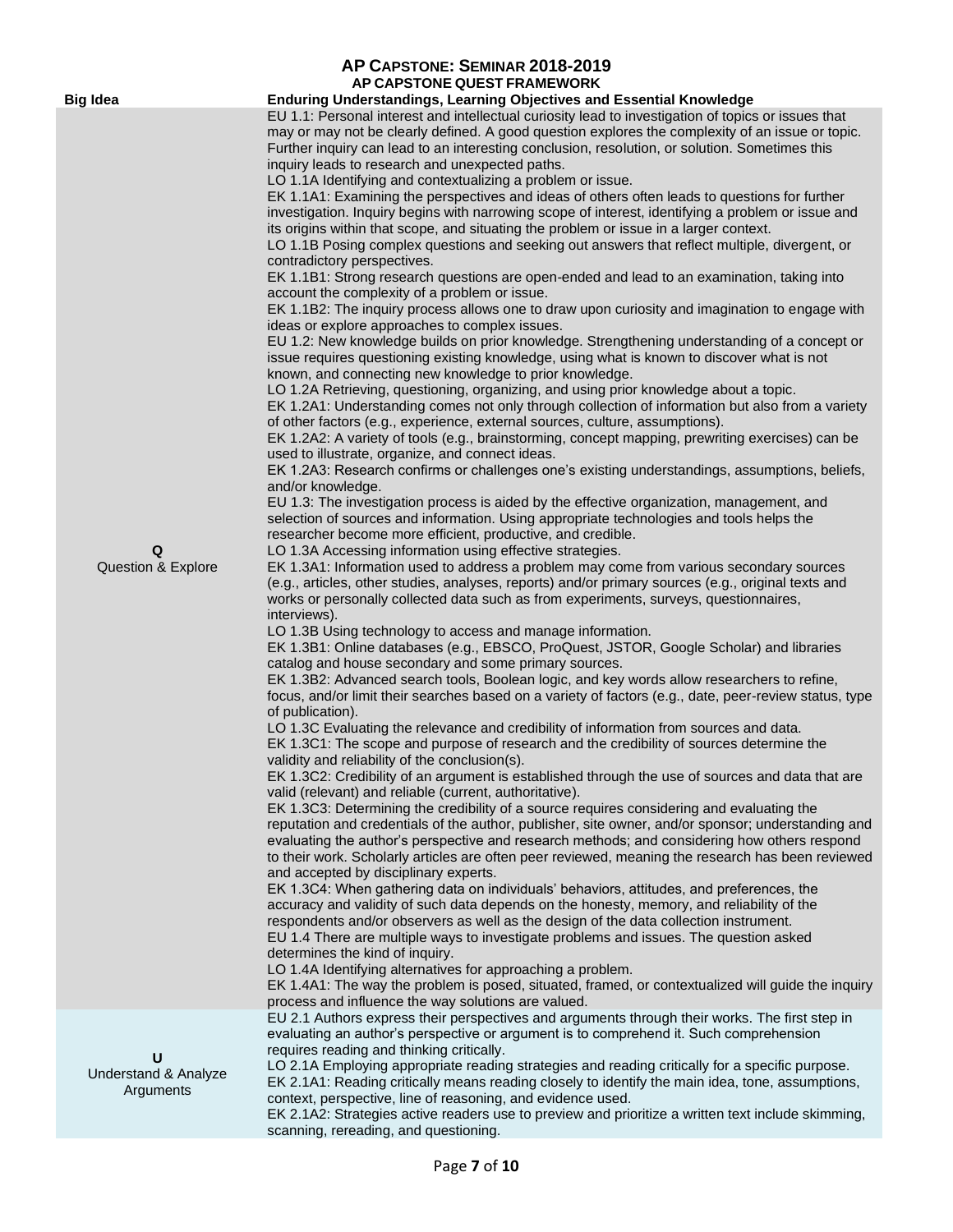# **AP CAPSTONE: SEMINAR 2018-2019**

EK 2.1A3: Strategies active readers use to make meaning from texts include annotating, notetaking, highlighting, and reading aloud.

EK 2.1A4: Perspectives are shared through written, spoken, visual, or performance texts. A perspective includes the writer's attitude/tone regarding the subject and is expressed through an argument.

LO 2.1B Summarizing and explaining the main idea and the line of reasoning, and identifying the supporting details of an argument, while avoiding generalizations and oversimplification. EK 2.1B1: The main idea of an argument is often stated in the thesis statement, claim, or conclusion, or implied throughout a work.

EK 2.1B2: Authors use a line of reasoning to support their arguments. The line of reasoning is composed of one or more claims justified through evidence.

EK 2.1B3: A lack of understanding of the complexities of an argument (tone, implications, limitations, nuance, context) can lead to oversimplification and/or generalization.

EU 2.2 Authors choose evidence to shape and support their arguments. Readers evaluate the line of reasoning and evidence to determine to what extent they believe or accept an argument. LO 2.2A Identifying, explaining, and analyzing the logic and line of reasoning of an argument. EK 2.2A1: An argument's context (time and purpose) and situation (relation to the other related

arguments) inform its interpretation. EK 2.2A2: An argument's line of reasoning is organized based on the argument's purpose (e.g.,

to show causality, to define, to propose a solution). EK 2.2A3: Inductive reasoning uses specific observations and/or data points to identify trends, make generalizations, and draw conclusions. Deductive reasoning uses broad facts or

generalizations to generate additional, more specific conclusions about a phenomenon.

LO 2.2B Describing and analyzing the relevance and credibility of evidence used to support an argument, taking context into consideration.

EK 2.2B1: Writers use qualitative and/or quantitative evidence (e.g., facts, data, rants, observations, predictions, explanations, opinions) to support their claims.

EK 2.2B2: Authors strategically include evidence to support their claims.

EK 2.2B3: Writers appeal to (or possibly manipulate) readers through a variety of strategies and techniques (e.g., language, authority, qualifiers, fallacies, emphasis).

EK 2.2B4: Evidence may be used to identify and explain relationships (comparative, causal, or correlation) and/or patterns and trends.

EK 2.2B5: Credibility is compromised when authors fail to acknowledge and/or consider the limitations of their conclusions, opposing views or perspectives, and/or their own biases. LO 2.2C Evaluating the validity of an argument.

EK 2.2C1: An argument is valid when there is logical alignment between the line of reasoning and the conclusion.

EU 2.3 Arguments have implications.

**E** Evaluate Multiple **Perspectives** 

**S** Synthesize Ideas LO 2.3A Connecting an argument to broader issues by examining the implications of the author's claim.

EK 2.3A1: The implications and consequences of arguments may be intended or unintended. LO 2.3B Evaluating potential resolutions, conclusions, or solutions to problems or issues in an argument.

EK 2.3B1: Arguments are significant and have real-world impact because they can influence behavior (e.g., call one to action, suggest logical next steps).

EU 3.1 Different perspective often lead to competing and alternate arguments. The complexity of an issue emerges when people bring these differing multiple perspectives to the conversation about it.

LO 3.1A Identifying and interpreting multiple perspectives on or arguments about an issue. EK 3.1A: An individual's perspective is influenced by his or her background (e.g., experiences, culture, education), assumptions, and world view, as well as by external sources.

EU 3.2 Not all arguments are equal; some arguments are more credible/valid than others. Through evaluating others' arguments, personal arguments can be situated within a larger conversation.

LO 3.2A Evaluating objections, implications, and limitations of alternate, opposing, or competing perspectives or arguments.

EK 3.2A1: Critical thinkers are aware that some arguments may appeal to emotions, core values, personal biases and assumptions, and logic for the purpose of manipulation.

LO 3.2A Evaluating objections, implications, and limitations of alternate, opposing, or competing perspectives or arguments.

EK 3.2A2: When evaluating multiple perspectives or arguments, consideration must be given to how personal biases and assumptions influence a reader's judgment.

EU 4.1 People express their ideas, points of view, perspectives, and conclusions through arguments. Crafting an argument requires a clear line of reasoning, considering audience, purpose, and context.

LO 4.1A Formulating a complex and well-reasoned argument.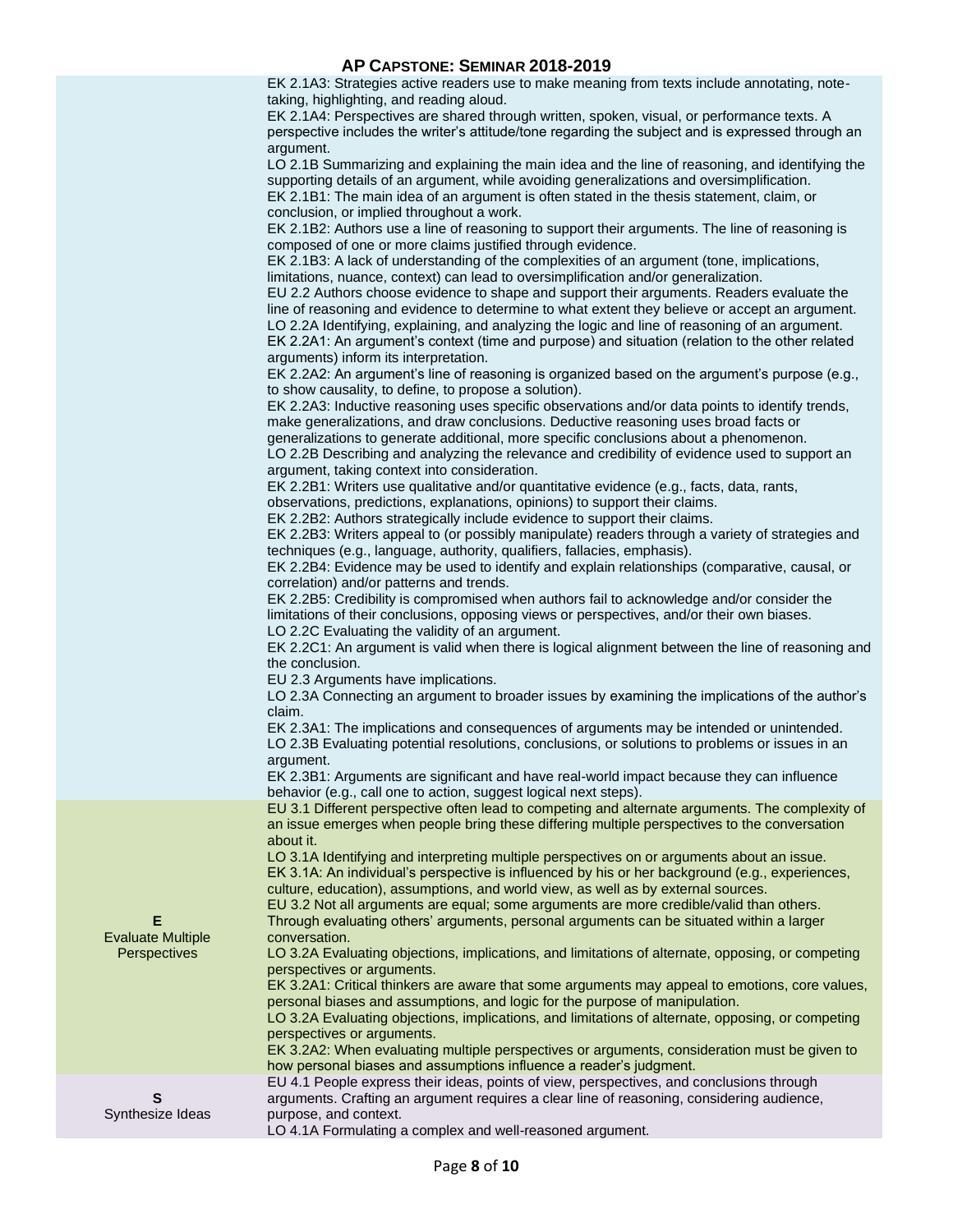### **AP CAPSTONE: SEMINAR 2018-2019**

EK 4.1A1: Arguments use reason and evidence to convey a perspective, point of view, or some version of the truth that is stated or implied in the thesis and/or conclusion.

EK 4.1A2: Arguments are supported and unified by carefully chosen and connected claims, reasons, and evidence.

EK 4.1A3: Qualifiers place limits on how far a claim may be carried. Effective arguments acknowledge these limits, increasing credibility by reducing generalization or oversimplification. EK 4.1A4: An argument may acknowledge other arguments and/or respond to them with counterarguments (e.g., via concession, refutation, and/or rebuttal).

EK 4.1A5: The line of reasoning is a clear, logical, sequential path leading the audience through the reasons toward the conclusion.

EK 4.1A6: The logic and reasoning of an argument may be deductive (claim followed by evidence) or inductive (evidence leads to a conclusion).

EK 4.1A7: A line of reasoning is organized based on the argument's purpose (e.g., to show causality, to evaluate, to define, to propose a solution).

EK 4.1A8: Claims and supporting evidence are arranged (e.g., spatially, chronologically, order of importance) to convey reasoning and relationship (e.g., comparative, causal, correlation). EK 4.1A9: The same argument may be organized, arranged, or supported in multiple ways depending on audience and context.

EU 4.2 Evidence is strategically selected to support a line of reasoning that appeals to or influences others.

LO 4.2A Interpreting, using, and synthesizing qualitative and/or quantitative data/information from various perspectives and sources (e.g., primary, secondary, print, non-print) to develop and support an argument.

EK 4.2A1: Evidence can be collected from print and non-print sources (e.g., libraries, museums, archives), experts, or data gathered in the field (e.g., interviews, questionnaires, observations). EK 4.2A2: Compelling evidence is used to support the claims and reasoning of an argument. Evidence should be sufficient, typical, relevant, current, and credible to support the conclusion. EK 4.2A3: Evidence is chosen based on purpose (e.g., to align an argument with authority; to define a concept, illustrate a process, or clarify a statement; to set a mood; to provide an example; to amplify or qualify a point).

EK 4.2A4: Evidence is strategically included or excluded to appeal to or influence a particular audience.

LO 4.2B Providing insightful and cogent commentary that links evidence with claims. EK 4.2B1: Commentary connects the chosen evidence to the claim through interpretation or inference, identifying patterns, describing trends, and/or explaining relationships (e.g., comparative, causal, correlation).

LO 4.2C Attributing knowledge and ideas accurately and ethically, using an appropriate citation style.

EK 4.2C1: Plagiarism is a serious offense that occurs when a person presents another's ideas or words as his or her own. Plagiarism may be avoided by acknowledging sources thoroughly and accurately.

EK 4.2C2: Source material should be introduced, integrated, or embedded into the text of an argument.

EK 4.2C3: Quoted and paraphrased material must be properly attributed, credited, and cited following a style manual. Quoting is using the exact words of others; paraphrasing is restating an idea in your own words.

EK 4.2C4: Academic disciplines use specific style guides for citing and attributing sources (e.g., APA, MLA, Chicago, AMA).

EU 4.3 Achievement of new understandings involves the careful consideration of existing knowledge, imagination, and risk taking and incorporates personally generated evidence. LO 4.3A Extending an idea, question, process, or product to innovate or create new understandings.

EK 4.3A1: Innovative solutions and arguments identify and challenge assumptions, acknowledge the importance of content, imagine and explore alternatives, and engage in reflective skepticism. EU 4.4 Arguments and solutions have intended and unintended consequences and implications.

LO 4.4A Offering resolutions, conclusions, and/or solutions based on evidence while considering consequences and implications.

EK 4.4A1: When proposing a solution, the advantages and disadvantages of the options and alternatives should be weighed against the goal within its context.